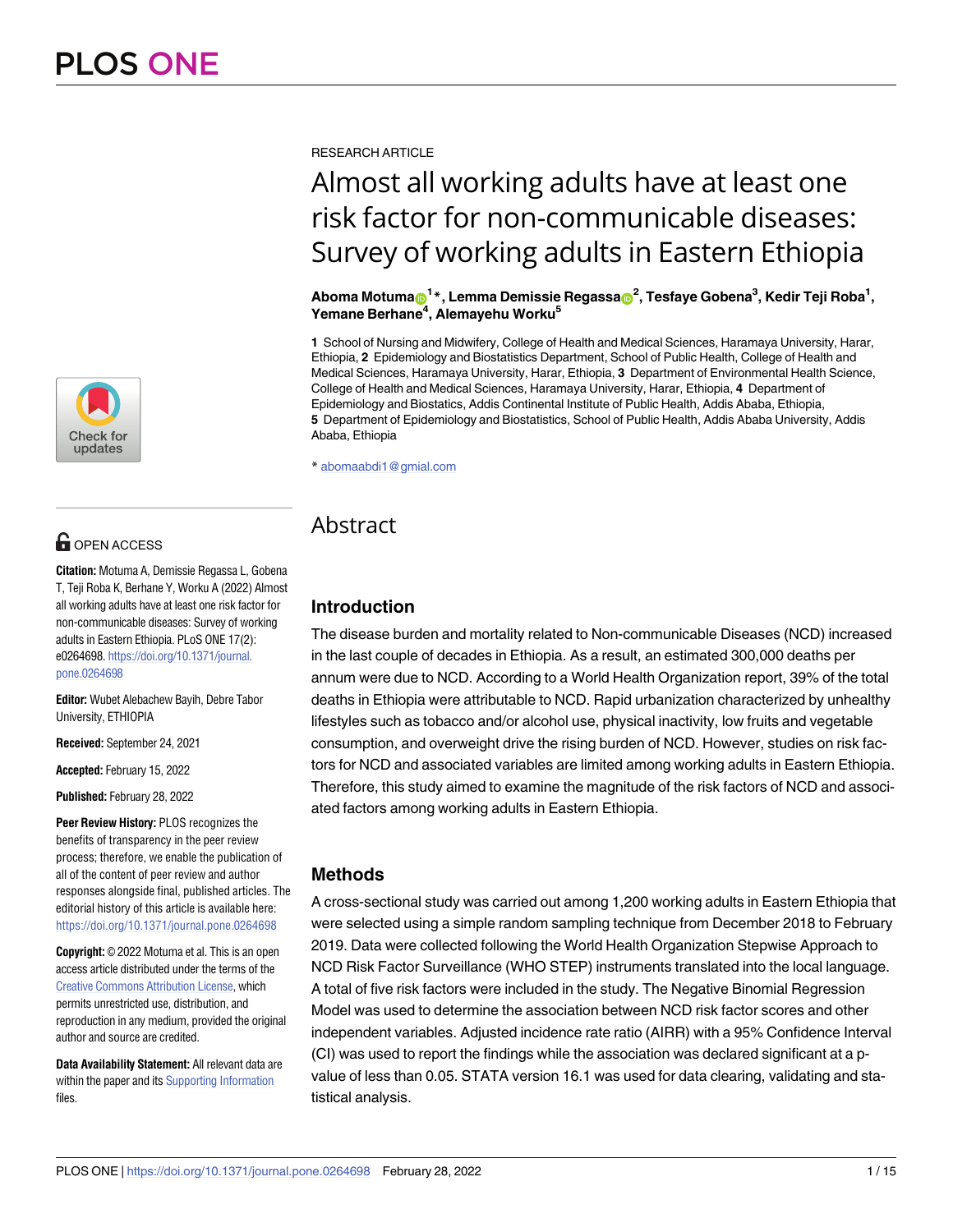<span id="page-1-0"></span>**Funding:** The authors received no specific funding for this work.

**Competing interests:** The authors have declared that no competing interests exist.

#### **Results**

Totally, 1,164 (97% response rate) participants were employed for analysis. Overall, 95.8% (95% CI: 94.4–96.7%) of the participants had at least one of the five risk factors of NCD. Furthermore, the proportion of participants that had all NCD risk factors was 0.3%. Among the participants, 47.5% were alcohol drinkers, 5.1% were current smokers, 35.5% were overweight, 49.1% exercise low physical activity, and 95% had less than five portions of fruits and vegetables intake per day. Higher risk factor scores were associated with those of advanced age (AIRR = 1.24;  $95\%$  CI: 1.01–1.53 in 35–44 age group and AIRR = 1.28;  $95\%$ CI: 1.01–1.62 in 45–54 age group), and the ones who are higher educational level (AIRR  $=$ 1.23; 95% CI: 1.07–1.43 for those who have completed secondary school and AIRR = 1.29; 95% CI: 1.11–1.50 for those who have completed college education).

# **Conclusion**

The overwhelming majority (95.8%) of the participants had at least one risk factor for noncommunicable diseases. The risk score of non-communicable diseases was higher among those with advanced age and who completed secondary and above levels of education. In a nutshell, the finding shows the need for lifestyle modification and comprehensive non-communicable diseases prevention programs for working adults in Eastern Ethiopia.

# **Introduction**

The magnitude of NCDs increase throughout the world. Studies show that more than half of the burden of disease is attributed to the years lived with disability (YLDs) of NCD and injuries [\[1](#page-12-0)]. The burden of NCD is sweeping in the low-and middle-income countries (LMICs) and responsible for over 70% of deaths worldwide [\[2–4](#page-12-0)]. LMICs are dealing with the triple burden of infective and non-infective diseases in a poor environment, and resource constraints which is leading to a major concentration of risk for high mortality [[4](#page-12-0), [5\]](#page-12-0). In 2018, World Health Organization (WHO) reported that15 million people between the ages of 30 and 69 die from a NCD, and more than 85% of this "premature" death occur in LMICs [[2\]](#page-12-0).

Sub-Saharan Africa(SSA) hugely contributes to the global burden of diseases with disability-adjusted life years (DALYs) [\[6](#page-12-0)]. Studies indicated SSA had increased DALYs from 90.6 to 151.3 million between 1990 and 2017, i.e., 67% increase [\[7\]](#page-12-0).This significant increase is partly due to lifestyle change and an increase in the aging population [\[8](#page-12-0)]. SSA countries contribute to 80% of the global years of lived disability due to the double burden of communicable and NCDs [[6](#page-12-0), [9\]](#page-12-0). There is no reason to doubt that changes in lifestyles and unplanned urbanization will have adverse health effects in SSA [[6\]](#page-12-0).

Similarly in Ethiopia, the disease burden and mortality related to NCDs is believed to have been increasing in the past couple of decades [\[10\]](#page-12-0). For example in Ethiopia, study showed that NCDs were the leading causes of age-standardized death rate, causing 711 deaths per 100,000 people and the DALYs has been increased from less than 20% to 69% between 1990 and 2015 [\[11\]](#page-13-0). Furthermore, an estimated of 300,000 deaths in 2016 [[12](#page-13-0)] to 700,000 deaths occurred in 2018 due to NCDs [\[2\]](#page-12-0). Also, in Ethiopia, the burden of NCDs increased from 34% in 2014 [\[13\]](#page-13-0) to 39% in 2018 [[2](#page-12-0)]. After four years, in 2021, WHO estimated that the percentage of deaths from NCD was 42% of all the death [[14](#page-13-0)].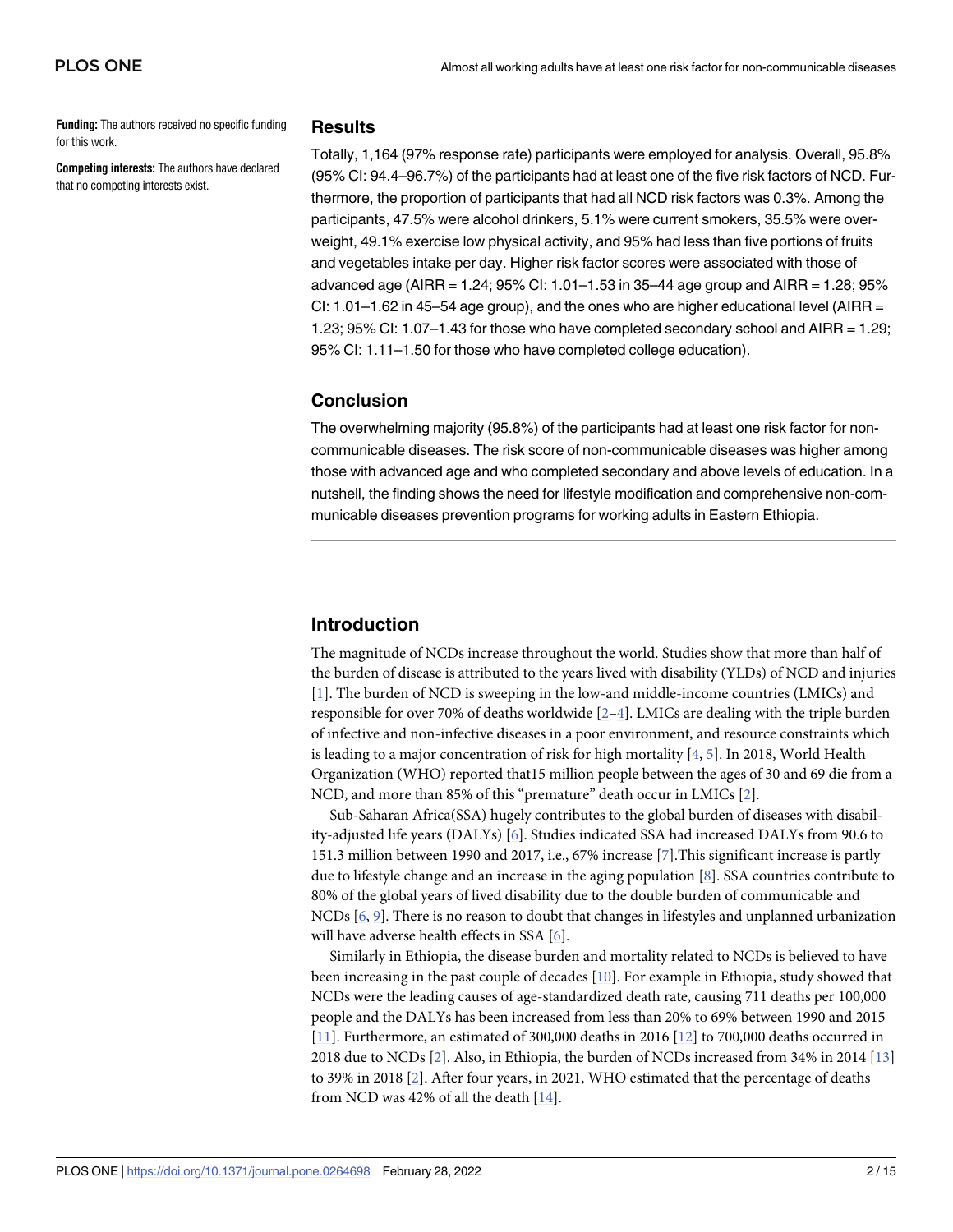<span id="page-2-0"></span>Several studies revealed tobacco use, harmful consumption of alcohol, unhealthy diets, and physical inactivity are well recognized modifiable behavioral risk factors for NCDs [\[15–17](#page-13-0)]. The major risk factors are also likely to affect one or more of the other NCDs, and some of the NCD risk factors tend to appear in 'clusters' in individuals. Those appearing in clusters sets of risk factors account for a large fraction of the risk of NCD in the population [[15](#page-13-0), [18](#page-13-0)]. The reported leading risk factors included tobacco use, alcohol consumption, low fruit and vegetable intake, and physical inactivity [[19](#page-13-0)]. This finding coincide with the fact that the lifestyle of working adults in Ethiopia has radically been changed in the last decade due to changing working environment, concentration of the middle-aged population, urban dwellers, risk of sedentarism, less physical activities on the workplace, and better access to technology and leisure lifestyle status [[20](#page-13-0), [21](#page-13-0)]. Consequently, the burden of risk factors of NCDs is on the rise despite contextual variation of the magnitude of the factors is inevitable. Therefore, empirically identifying the most common NCDs risk factors in a specific setting is important to plan appropriate prevention strategies [\[19,](#page-13-0) [20\]](#page-13-0).

The government of Ethiopia has made a big step forward in the ratification and development of a national strategic action plan for the prevention and control of NCDs in 2014 [\[19\]](#page-13-0). This plan outlines the prevention of the major NCDs and their risk factors through comprehensive responses. However, empirical data on NCDs risk factors among working adults are limited in Ethiopia. Therefore, this study intended to examine the magnitude of NCDs risk factors such as smoking, alcohol consumption, physical inactivity, low fruits, and/or vegetable intake, overweight and their associated factors among employees of Haramaya University in Eastern Ethiopia.

## **Materials and methods**

#### **Study setting, design and period**

This study was conducted with Haramaya University employees. The university is situated in eastern Ethiopia and has four campuses, eleven academic and research units, and four clinics which provide services to the university community. The university also runs a specialized referral hospital in Harar town that provides comprehensive health services to the general public. The university has about 7,176 employees of which 28.1% are female and 71.9% are male. In terms of job mix, 21.1% of the staff is academic and the others 78.9% are grouped under technical and administrative staff. The large size of the employees and the diversity of their jobs were among the reasons for choosing the university setting for this study. This study utilized a cross sectional study design and was conducted from December 2018 to February 2019.

#### **Population and selection criteria**

The study population was the permanent employees of the Haramaya University, i.e., it excluded daily laborers, and all other non-permanent employees. The study involved employees who worked at least for 6 months in the University. Also, the critically ill, pregnant women, and those with some type of physical disability were excluded because of unsuitability for physical measurement.

#### **Sample size and sampling procedure**

The study participants were selected from each unit proportional to the size of their respective department staff size. Within each unit, the participants were selected randomly using the payroll roster as the sampling frame. After assuming a 95% confidence level, and a 10% nonresponse rate, the sample size was calculated using OpenEpi 3.1. The same formula was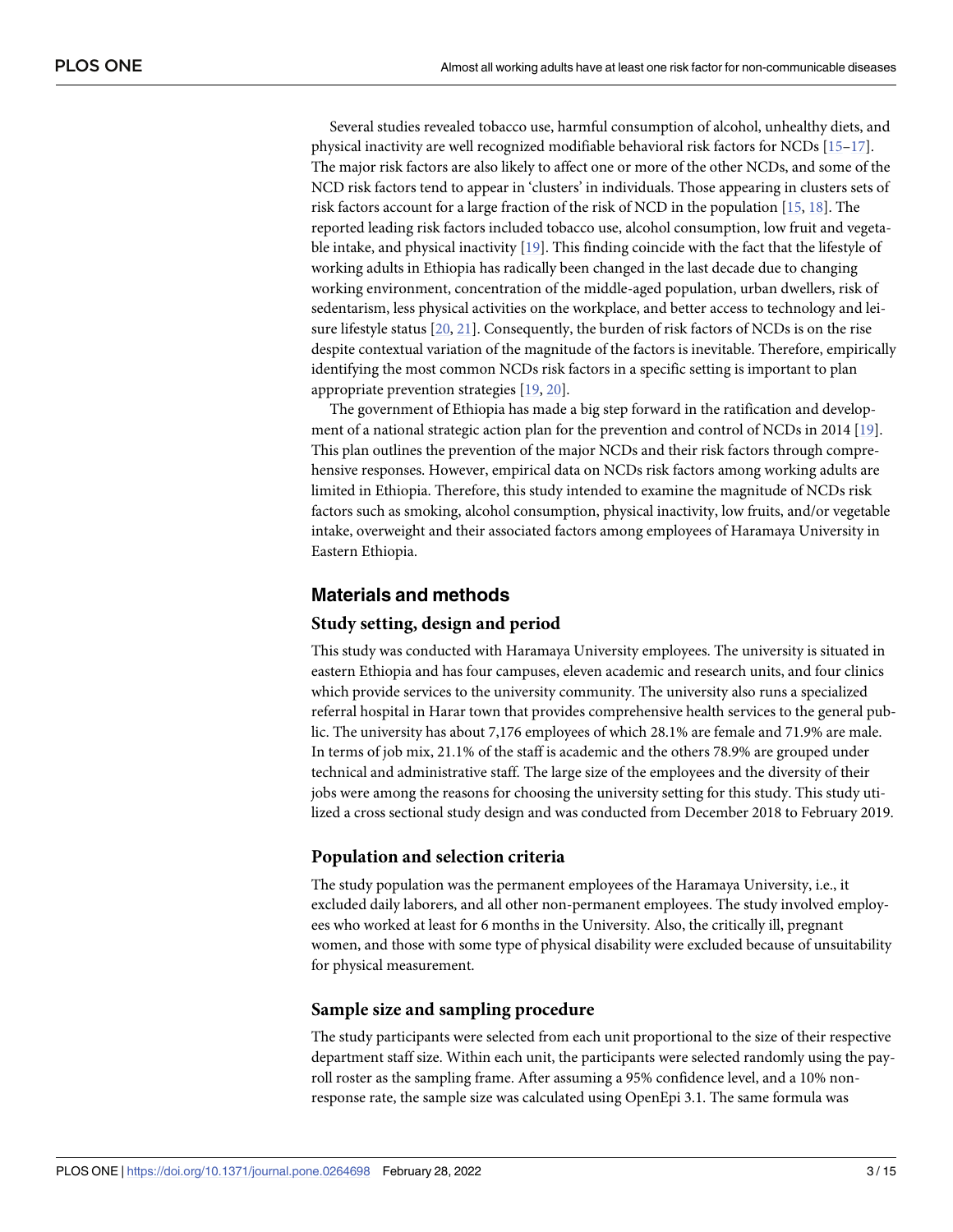<span id="page-3-0"></span>employed on a single population proportionally by considering the prevalence of each core risk factor in Nigeria [\[22\]](#page-13-0). For the second objective a double proportion formula we used to determine the sample size for significant factors as reported in previous studies [[23](#page-13-0)]. After stratifying per the size of their respective department staffs, we included 1,200 employees from the nine colleges and one institute in the university using simple random sampling technique and each participant was selected based on the proportion to the size of their respective departments. Similar techniques of sampling and data collection procedures have been employed in the previous studies [\[24\]](#page-13-0) (Fig 1).

# **Data collection methods and data collectors**

Data was collected by face-to-face interviews and physical measurement using structured questionnaires that adopted from the WHO-STEP survey instrument version 3.1. [\[25](#page-13-0)]. Experienced nurses and field supervisors who can speak the local languages fluently were recruited and trained for five days and used as data collectors. Anthropometric data (weight and height) were collected according to WHO-STEP wise approach for NCDs surveillance. Anthropometric measurements were carried out using standard procedures and calibrated instruments. Weight was measured with the participants' barefoot and wearing light clothes using a digital weight scale and measured to the nearest 0.1 kg decimal point. Height was measured using a stadiometer with the participant's shoes and any hats or hair ornaments removed. During height measurement, the



Fig 1. Sampling procedures and response rate of study participants in Eastern Ethiopia, 2019 (n = 1164). CHMS: College of Health and Medical Sciences. �: Seven colleges including: College of Agriculture and Environmental Science, College of Business and Economics, College of Computing and Informatics, College of Education and Behavioral Science, College of Law, College of Natural and Computational Science, and College of Social Sciences and Humanities, are found in the main campus.

<https://doi.org/10.1371/journal.pone.0264698.g001>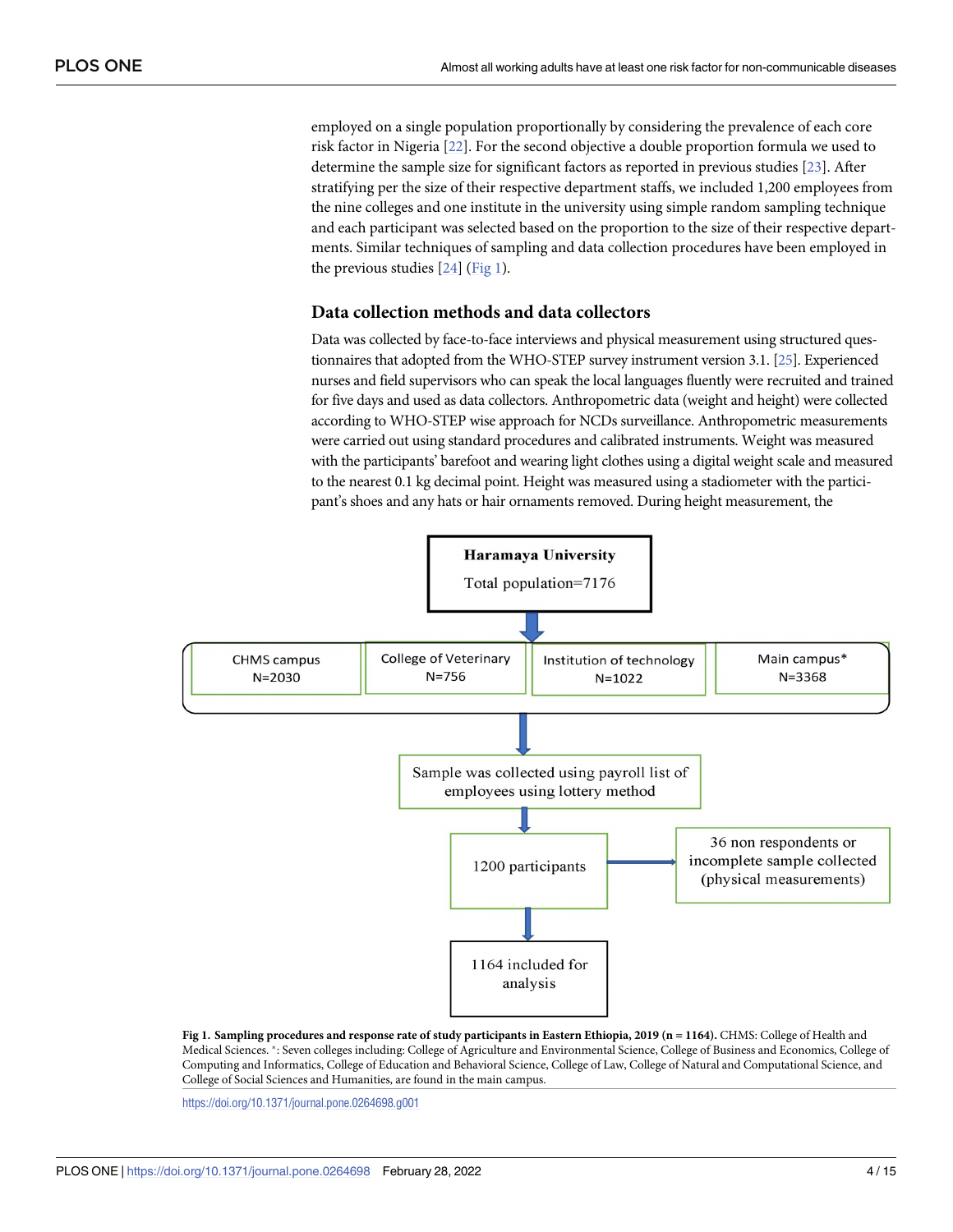participants faced away from the wall with their heels together and back as straight as possible. The head, shoulders, buttocks, and heels were in contact with the vertical surface. With the subject looking straight ahead, the head projection was placed at the crown of the head. The participant stepped away from the wall and the height measurement was recorded to the nearest 0.1 cm [\[25](#page-13-0)].

#### **Variables and measurements**

In this study, the outcome variables are five core risk factors of NCDs (current tobacco and alcohol use, serving fruits and vegetables less than five times per day, low physical activity, and overweight) ranging from zero (having none of the risk factors) to five (having all the risk factors). The proposed explanatory variables in this study are socio-demographic factors such as age, sex, education, marital status, ethnicity, religion, occupation, year of service, and monthly income.

The questions to assess smoking status were categorized as never smoker, former smoker, and current smoker. *Current smoking* was defined as smoking every day or some days before a month of the data collection period. Then smoking status was coded as 'yes' if the participant has a history of smoking since the last one month before the survey period and ' no' if he/she has no history of smoking.

Similarly, the participant who took alcoholic drinks within 30 days preceding the study were asked if they consume any alcohols (beer, wine, spirits, and locally made alcoholic drinks like *beherawi teji*, *areke* or *katikala*, *tella*, and *bordee*). Respondents who reported 'Yes' were classified as current alcohol drinkers [\[26](#page-13-0)]. Nevertheless, participants who only consumed a few sips of alcohol during the past one month were categorized as 'no user.' We also asked them how frequently they had taken one standard alcohol drink (*<*1, 1–4, 5–6, 7 consumption days per week) [\[25](#page-13-0)]. To facilitate clear communication, the data collectors showed the respondents' pictures of alcoholic beverages as standard drinks and asked them (the respondents) the one they consumed.

Data was collected to seek the experience of the respondents as to the type of physical activity (work, leisure, and travel) they practice and the intensity levels (low, moderate and high). *High level*: physical activity items in the three domains i.e., of activity at work, travel, and recreational activities in a typical week were offered on the tool of data collection or questionnaire. A respondent is coded as *high level* when he/she exercises at least 3 days (vigorous-intensity activity) achieving a minimum of at least 1,500 metabolic equivalent minutes (MET-minutes) per week) or 7 or more days of any combination of walking (of moderate or vigorous-intensity activities) achieving a minimum of at least 3,000 MET-minutes per week. *Moderate level*: When a person exercises 3 or more days of vigorous-intensity activity for at least 20 minutes per day; or 5 or more days of moderate-intensity activity or walking for at least 30 minutes per day; or 5 or more days of any combination of walking, moderate or vigorous-intensity activities achieving a minimum of at least 600 MET-minutes per week. *Low level*: A person who does not meet any of the above-mentioned criteria falls in this category. Based on the above criteria, total physical activity per day was recorded taking into account all the three domains (work, transport and recreation-related activities).

Body mass index (BMI) was computed as weight (kg) divided by height (m) squared. Based on the WHO definition, BMI was grouped into four categories: underweight (BMI*<*18.5), normal weight (BMI = 18.5–24.9), overweight (BMI = [25](#page-13-0).0–29.9), and obese (BMI $>$ 30.0) [25].

Fruits and vegetables intake were asked for the number of days they ate fruits and vegetables in a typical week before data collection time. If they eat in a typical week, we were asked on average how many servings of fruits or vegetables they eat on one of those days. Servings were measured by demonstrating pictorial show cards. Eating less than five servings of fruits and/or vegetables per day is considered to be a low fruits and vegetable intake [\[25,](#page-13-0) [27\]](#page-13-0).

Finally, the risk factors for NCDs were measured with a range of zero (no risk factors) to five (with all risk factors) scores.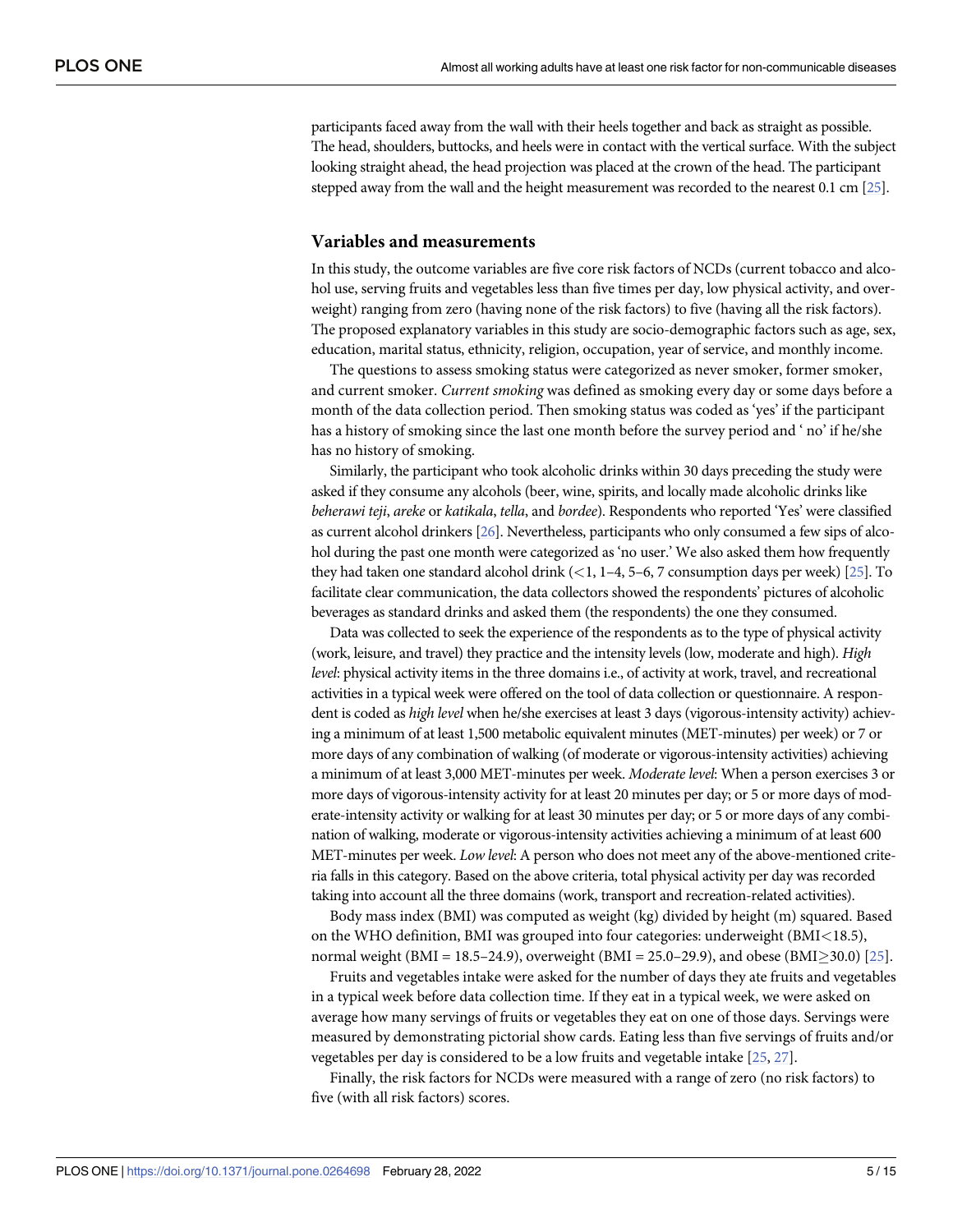# **Data quality control**

The original questionnaire was prepared in the English language and later translated into the local languages of Amharic and Afaan Oromo. Forward and backward translations were performed by two bilingual translators. Before data collection, we pre-tested the questionnaire in a similar setting and refined and validated it based on the feedback obtained during the pretest. Experienced nurses and field supervisors who can speak the local languages fluently were recruited and trained for five days and used as data collectors. The training was focused on the content of the questionnaire, data collection techniques, field procedures, and interviewing techniques. A field guide and data collection manual was used as a reference during the training. The field supervisors closely supervised the data collection processes and checked compliance with field procedures and the completeness of the questionnaires in the field.

## **Data management and analysis**

The completed questionnaires were double entered to EpiData Version 3.1 software and transferred to STATA 16.1 statistical software for analysis. The missing values of each variable were less than one percent. However, the chance of missing was unrelated to any variable or missing completely at random. Participant characteristics were described using proportion or mean based on their scale of measurement. We used Negative Binomial (NB) regression model analysis to examine the independent association between explanatory variables and the five scores of NCD risk factors, while controlling the confounding variables. We chose the Negative Binomial regression model because the assumption for ordinal logistic regression and the equal dispersion assumption for the Poisson regression model were not met. The Negative Binomial distribution has one parameter more than the Poisson regression that adjusts the variance independently from the mean of the outcome variable. Bivariate analysis was carried out between the risk factors of NCDs and the main independent variables. Multivariable Negative Binomial regression was executed to determine the association of independent variables with these five risk factor outcome variables. We used the kfold cross-validation method to select an optimal model with the appropriate number of associated variables. The goodness of fit was determined using a likelihood ratio approach. Multicollinearity was checked using a correlation matrix and variance inflation factors for continuous variables. Also, the interaction between variables were checked and no significant interaction and severe collinearities were observed. Incidence rate ratio (IRR) with 95% confidence intervals (CI) were calculated. Statistical significance was declared at the 5% significance level (p-value *<*0.05).

#### **Ethical considerations**

This study was conducted following the principles of the Declaration of Helsinki and the National Guideline for Ethics. The study protocol was approved by the Institutional Health Research Ethics Review Committee (IHRERC) of the Colleges of Health and Medical Sciences (CHMS), Haramaya University (Ref. No. IHRERC/196/2018).The written informed and voluntary consent was obtained from each study participant before data collection. Any data obtained from the participants was kept confidential and personal identifiers were removed from the sharable dataset. Furthermore, study participants with high-risk factors were linked to the university clinic for further consultation and screening.

# **Results**

#### **Socio-demographic characteristics of participants**

From the total of 1,200 sampled participants, complete data of 1,164 participants were employed for analysis which made the response rate 97%. Female accounts 48.6% of the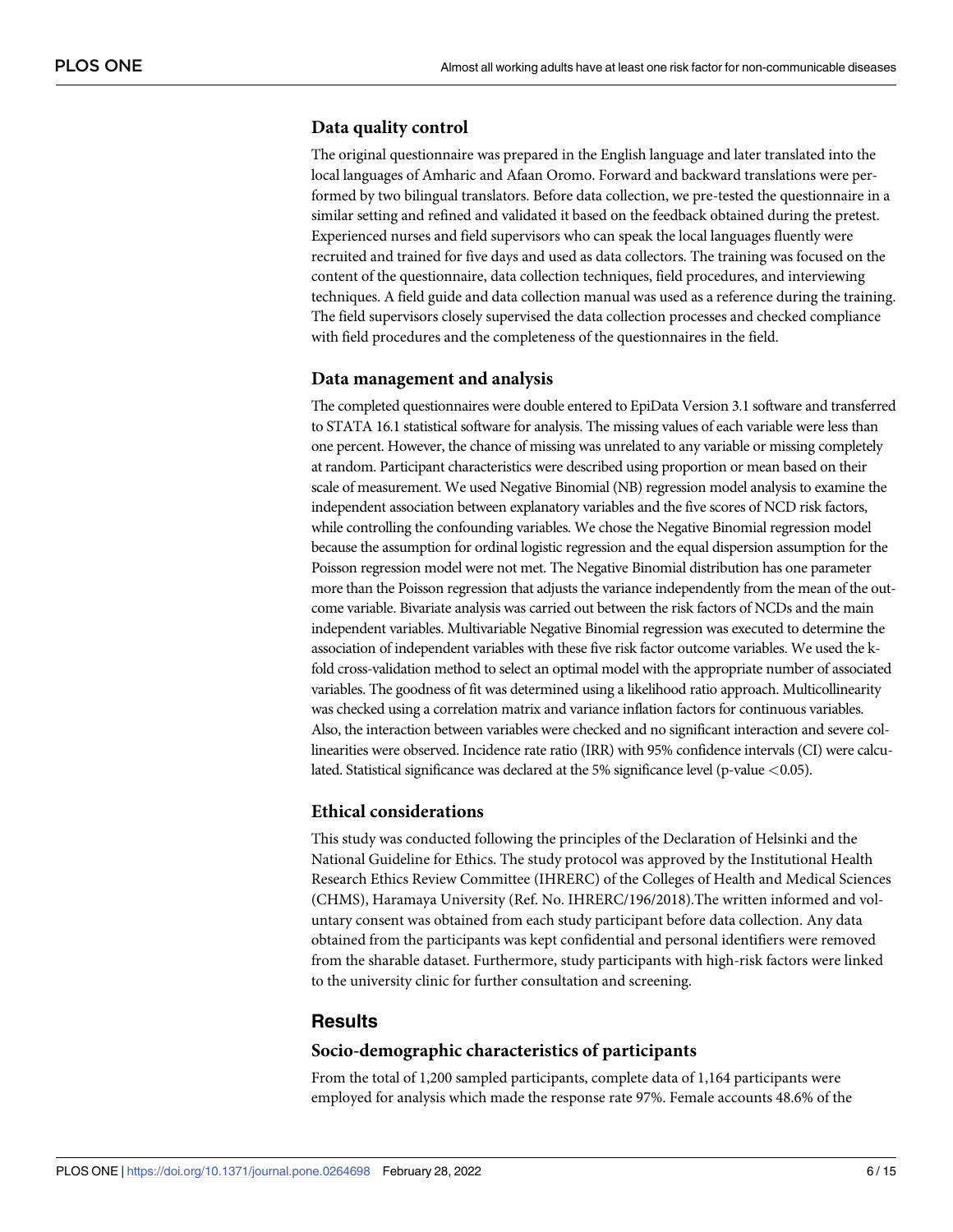respondents and the mean age of the participants (±SD) was 31.9 (±7.2) for the academic and 36.6 (±9.7) for support staff. Most of the participants, 722 (62%) were Orthodox Christians, 759 (63.5%) had a diploma or above educational level, and 667 (57.3%) were currently married. Eight hundred eighty-nine (76.4%) were supportive staff and 275 (23.6%) were academic staff. The mean ( $\pm$ SD) service year was 5.8 ( $\pm$ 5.9) for academic and 8.0 ( $\pm$ 7.9) for support staff. Of those who were able to estimate their earnings, the mean (±SD) reported per capita annual income of 105,059.1 (±49,960.38) Ethiopian Birr for academic staff and 39,473.3 (±35,246.49) Ethiopian Birr for support staff (Table 1).

## **Magnitude of core risk factors**

After clustering the patterns of the core risk factors, it was found that 4% (95% CI: 3.3, 5.6) of the participants were alcohol drinkers, physically inactive, overweight, and serving fruits or vegetable less than five times per day. On the other hand, 22.2% (95% CI:20.1, 24.9) had a cluster of risk factors of alcohol use, overweight, and serving fruits and vegetable less than 5 times per day. Moreover, more than 25.5% (95% CI: 23.4, 27.7) were physically inactive, overweight,

| <b>Variables</b>           | Categories            | Frequency | Percentage |
|----------------------------|-----------------------|-----------|------------|
| Age category (year)        | $<$ 25                | 80        | 6.9        |
|                            | $25 - 34$             | 537       | 46.1       |
|                            | $35 - 44$             | 324       | 27.8       |
|                            | $45 - 54$             | 151       | 13.0       |
|                            | $55+$                 | 72        | 6.2        |
| Sex                        | Male                  | 598       | 51.4       |
|                            | Female                | 566       | 48.6       |
| Ethnicity                  | Amhara                | 549       | 47.2       |
|                            | Oromo                 | 509       | 43.7       |
|                            | Others $^{\rm a}$     | 106       | 9.1        |
| Religion                   | Orthodox              | 722       | 62.0       |
|                            | Muslim                | 219       | 18.8       |
|                            | Protestant            | 198       | 16.9       |
|                            | Others $^{\rm b}$     | 25        | 2.3        |
| Marital status             | Single                | 427       | 36.7       |
|                            | Married               | 667       | 57.3       |
|                            | Divorced              | 49        | 4.2        |
|                            | Widowed               | 21        | 1.8        |
| <b>Educational</b> status  | Primary education     | 193       | 16.6       |
|                            | Secondary education   | 232       | 19.9       |
|                            | Diploma and bachelors | 559       | 48.0       |
|                            | Masters or beyond     | 180       | 15.5       |
| Occupation                 | Academic              | 275       | 23.6       |
|                            | Supportive            | 889       | 76.4       |
| Average annual income (EB) | $\leq$ 15000          | 143       | 12.3       |
|                            | 15001-48000           | 513       | 44.1       |
|                            | >48000                | 508       | 43.6       |

EBR; Ethiopian Birr.

<sup>a</sup> ethnicity others: includes (Harari, Agaw, Wolaita, Hadiya, Shinasha, Kambata, Bench, Somali bench, Gamo and Gofa).

<sup>b</sup> religion others: includes Waqefata, Catholic, Adisawarya.

<https://doi.org/10.1371/journal.pone.0264698.t001>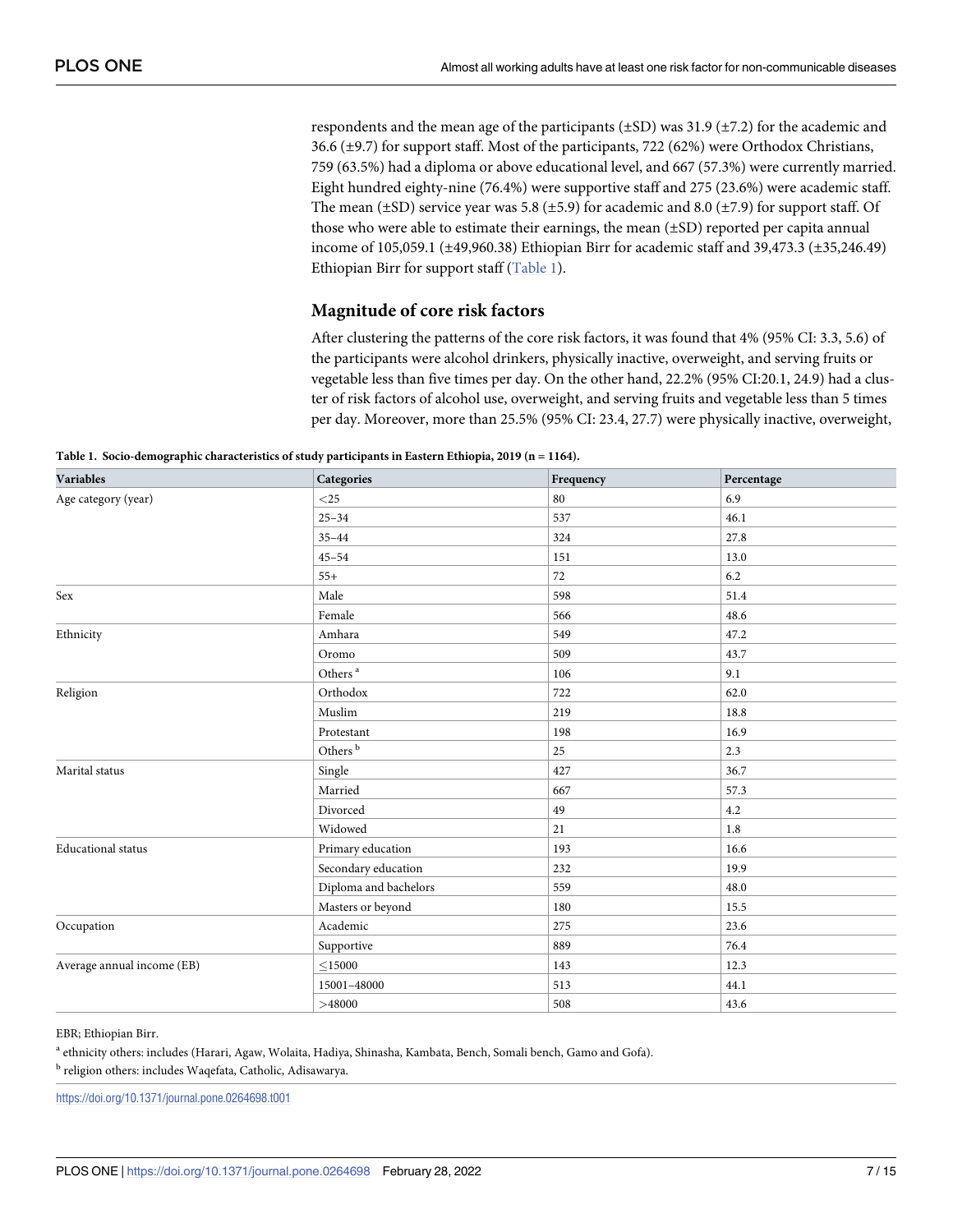<span id="page-7-0"></span>and consumed fruits and vegetable less than 5 times per day. In addition, 29.7% (95% CI: 26.3, 31.8) of the respondents had served fruits and vegetable less than 5 times per day and alcohol consuming, and overweight are the other co-risk factors. Likewise, 18% (95% CI: 17.3, 19.1) were overweight and fruits and vegetable served for less than 5 times per day, and 4.6% (95% CI: 3.1, 5.9) were smokers, and heavy or moderate drinkers.

The overall proportions of current smokers among the participants was 5.1% (95% CI: 3.9, 6.4), current alcohol drinkers was 47.5% (95% CI: 44.6, 50.4), being overweight was 35.5% (95% CI: 29.5, 38.4), low physical activity was 49.1% (95% CI: 46.2, 51.9), and serving fruits and vegetable less than five times per day was 95% (95% CI: 93.6, 98.5).

Besides, only 4.2% (95% CI: 3.3, 5.6) of the participants had none of the five risk factors and less than 0.3% (95% CI: 0.08, .0.8) had all risk factors for NCDs ([Fig](#page-8-0) 2).

#### **Factors associated with the core risk factors**

Using the score of NCDs risk factor as the dependent variable, we estimated the proportional incidence rate ratios for the demographic characteristics. Bivariate negative binomial models showed being older than 34 years, highly educated, married, serving more than ten years, and earning more than 6000 ETB monthly salary were significantly associated with having a higher rate score of NCD risk factors.

The multivariate analysis showed only age and educational level were associated with the highest level of risk factors of NCD. Age between 34–54 years was significantly associated with higher scores of NCD risk factors. Rates of having higher score of NCD risk factor increased by 24% (AIRR = 1.24; 95% CI: 1.01–1.53) and 28% (AIRR = 1.28; 95% CI: 1.01–1.62) among participants aged 35–44 years and 45–54 years, respectively, as compared to those below 25 years. Employees who had a secondary educational level had 23% (AIRR = 1.23; 95% CI: 1.07– 1.43) higher rate of having a higher score of NCD risk factors. Meanwhile, the highly educated participants scored an increasing risk of having NCD risk factor. The employees whose educational level was diploma or bachelor degree had 29% (AIRR = 1.29; 95% CI: 1.11–1.50) higher rate of having a higher score of NCD risk factors than employees with primary educational level. Similarly, the odds of having a higher number of NCD risk factors increased by 26% (AIRR = 1.26; 95% CI: 1.02–1.56) among employees whose educational level was post-graduate (Master's or above) compared with those whose educational level was primary school [\(Table](#page-9-0) 2).

#### **Discussion**

This paper examined factors associated with NCDs risk factors among working adult Haramaya University employees in Eastern Ethiopia. The magnitude of risk factors of NCDs in this study was high among working adults. The majority of employees have two or more of the five behavioral risk factors. Overall, low fruits and vegetable intake, alcohol use and physical inactivity were the most common risk factors. Age and educational levels were positively associated with the clustering risk factors of NCD. The implication of our finding indicates that the risk factors for NCD in this population are likely to increase with age. In the future, the risks of NCDs are probable to rise among the middle-aged working population, which has an impact on their productivity, unless they improve their lifestyle and appropriate intervention strategies are implemented. Combined, these unhealthy behaviors can have a significant influence on NCDs and life expectancy.

Among the risk factors for NCDs, low fruits and vegetables intake and alcohol use are the highest prevalent ones. This finding concedes with the previously conducted national survey in Ethiopia [[26](#page-13-0), [27](#page-13-0)], and other countries such as Vietnam [[28](#page-13-0)]. Likewise, the prevalence rates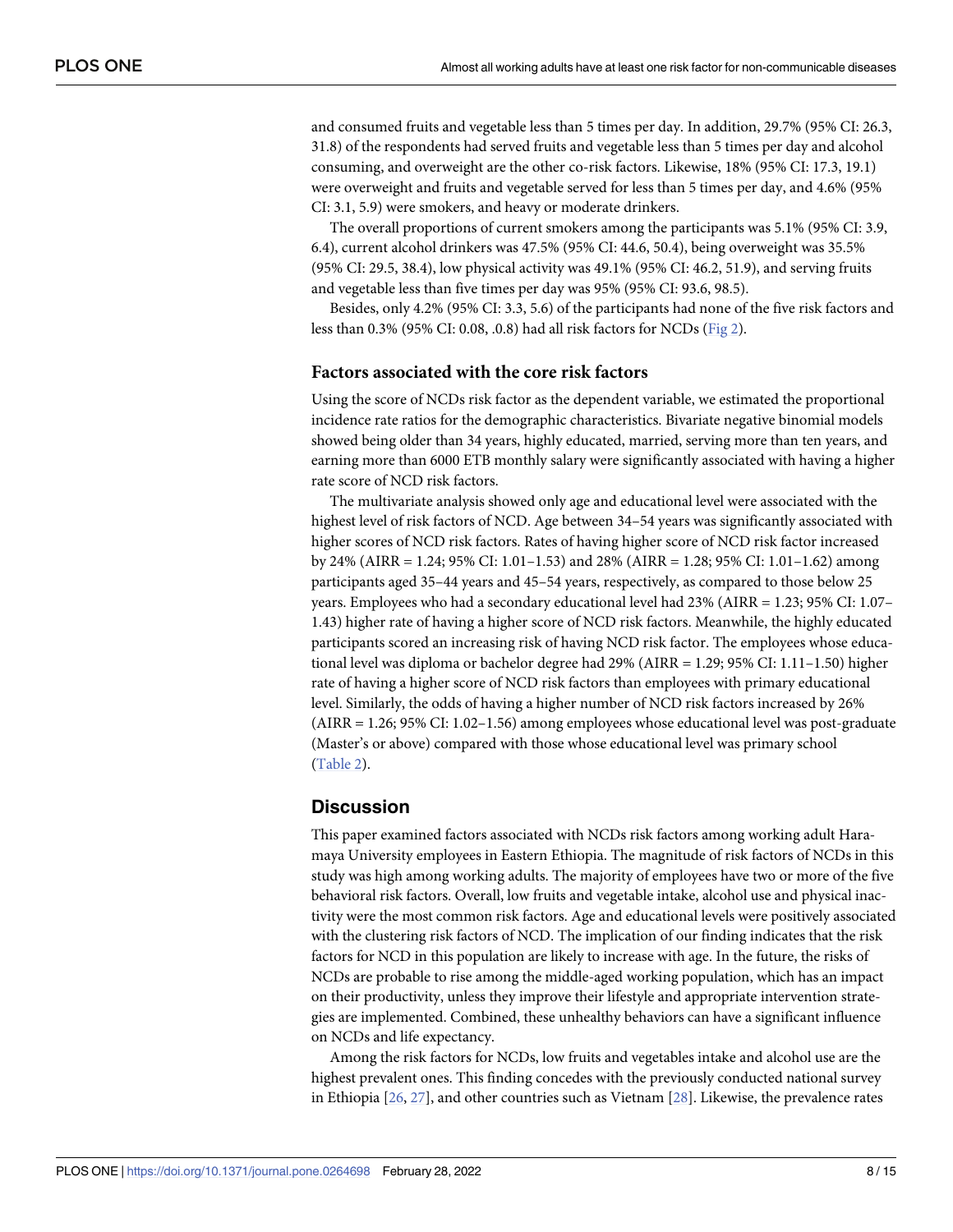<span id="page-8-0"></span>

[Fig](#page-7-0) 2. The risk score of NCD risk factors among working adults in Eastern Ethiopia, 2019 (n = 1164). Error bar shows a 95% confidence interval of the proportion of each risk score.

<https://doi.org/10.1371/journal.pone.0264698.g002>

and cluster of behavioral risk factors among working adults were similar to those reported in other countries' surveys for different behaviors [\[22,](#page-13-0) [29–](#page-13-0)[31\]](#page-14-0). As the data shows, among the risk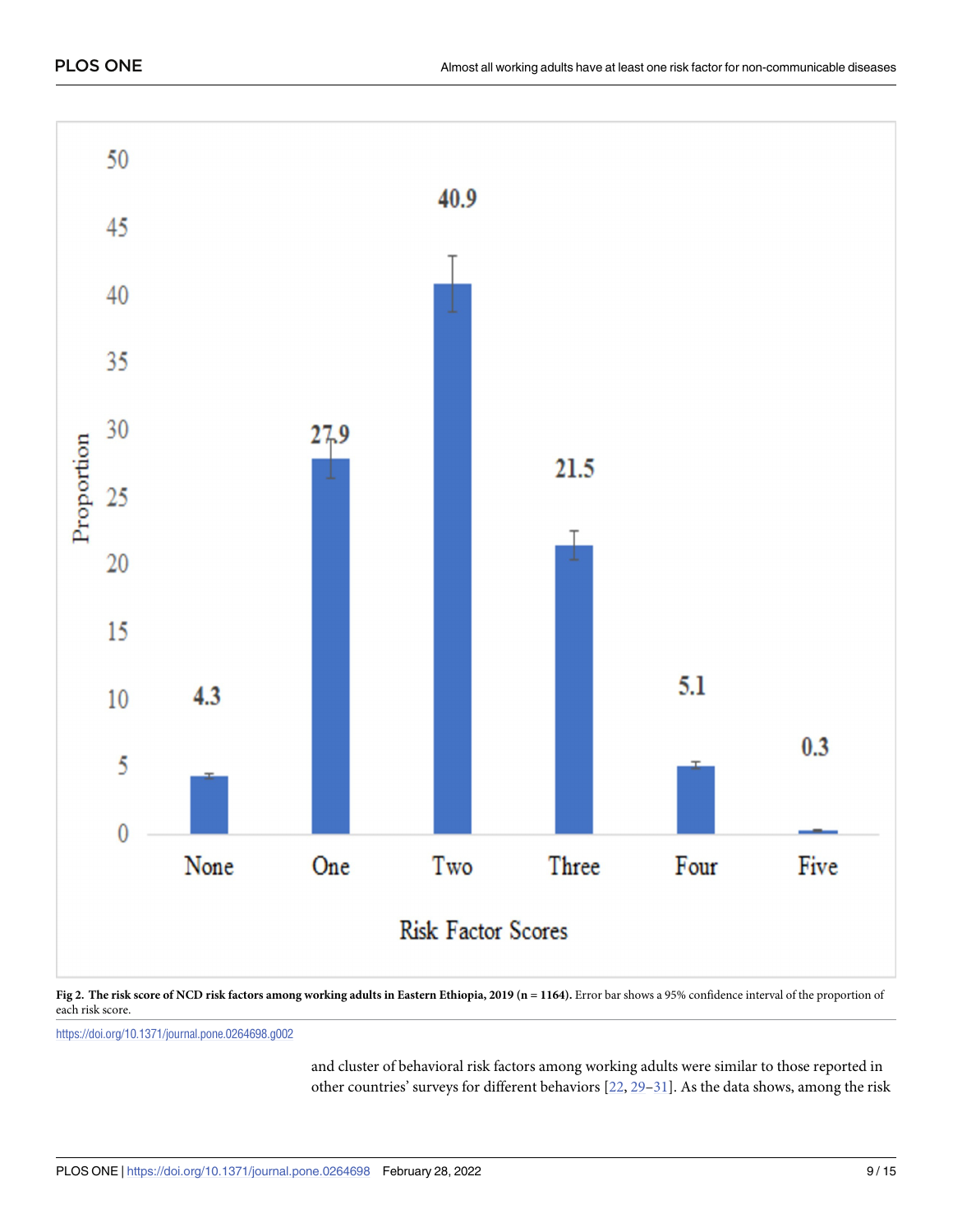| Variable       | Categories               | <b>CIRR</b>      | p-value | <b>AIRR (95%CI)</b> | P-value |
|----------------|--------------------------|------------------|---------|---------------------|---------|
| Sex            | Male                     | Ref              |         | Ref                 |         |
|                | Female                   | 0.98(0.91, 1.07) | 0.68    | 1.02(0.93, 1.12)    | 0.666   |
| Age groups     | $<$ 25 years             | Ref              |         | Ref                 |         |
|                | $25-34$ years            | 1.13(0.94, 1.35) | 0.20    | 1.09(0.91, 1.32)    | 0.352   |
|                | 35-44 years              | 1.27(1.06, 1.53) | 0.01    | 1.24(1.01, 1.53)    | 0.041   |
|                | $45 - 54$ years          | 1.27(1.04, 1.56) | 0.02    | 1.28(1.01, 1.62)    | 0.039   |
|                | $\geq$ 55 years          | 1.28(1.01, 0.62) | 0.03    | 1.30(0.99, 1.70)    | 0.057   |
| Education      | Primary                  | Ref              |         | Ref                 |         |
|                | secondary education      | 1.20(1.04, 1.38) | 0.013   | 1.23(1.07, 1.43)    | 0.005   |
|                | Diploma and bachelors    | 1.20(1.06, 0.36) | 0.004   | 1.29(1.11, 1.50)    | 0.001   |
|                | Post-graduate            | 1.28(1.10, 1.48) | 0.001   | 1.26(1.02, 1.56)    | 0.031   |
| Occupation     | Academic                 | Ref              |         | Ref                 |         |
|                | <b>Supportive Staffs</b> | 0.96(0.87, 1.06) | 0.42    | 1.03(0.89, 1.19)    | 0.712   |
| Marital status | Unmarried                | Ref              |         | Ref                 |         |
|                | Married                  | 1.15(1.06, 1.26) | 0.001   | 1.08(0.98, 1.20)    | 0.122   |
|                | Divorced                 | 0.99(0.80, 1.24) | 0.97    | 0.98(0.78, 1.24)    | 0.872   |
|                | Widowed                  | 0.90(0.64, 1.27) | 0.41    | 0.90(0.63, 1.28)    | 0.557   |
| Service years  | $<$ 5 years              | Ref              |         | Ref                 |         |
|                | $5-10$ years             | 1.08(0.98, 1.19) | 0.133   | 1.02(0.92, 1.13)    | 0.657   |
|                | $10.1 - 15$ years        | 1.17(1.03, 1.33) | 0.017   | 1.05(0.91, 1.21)    | 0.532   |
|                | $>15$ years              | 1.22(1.07, 1.39) | 0.003   | 1.07(0.91, 1.25)    | 0.413   |
| Monthly salary | $<$ 2000 ETB             | Ref              |         | Ref                 |         |
|                | 2000-4000 ETB            | 1.09(0.98.1.22)  | 0.116   | 1.05(0.93, 1.18)    | 0.432   |
|                | 4001-6000 ETB            | 1.10(0.96, 1.25) | 0.177   | 1.05(0.90, 1.23)    | 0.51    |
|                | $>6000$ ETB              | 1.23(1.10, 1.37) | 0.001   | 1.16(0.99, 1.35)    | 0.067   |

<span id="page-9-0"></span>[Table](#page-7-0) 2. Multivariate for socio-demographic determinants for sum of risks factors of non-communicable diseases among working adults in Eastern Ethiopia, 2019.

CIRR: Crude Incidence Rate Ratio; AIRR: Adjusted Incidence Rate Ratio; CI: Confidence Interval; ETB: Ethiopian Birr. P-vales were calculated using the Negative Binomial regression model.

<https://doi.org/10.1371/journal.pone.0264698.t002>

factors for NCDs, alcohol use, overweight, physical inactivity, and low fruits and vegetables serving were more prevalent risk factors, which is similar with the previously conducted national STEPs survey in Ethiopia [[17](#page-13-0), [26](#page-13-0), [27](#page-13-0)] and other studies in different countries [\[28,](#page-13-0) [32–](#page-14-0) [34\]](#page-14-0). Also, this study is consistent with the findings of other studies in Ethiopia [\[35\]](#page-14-0). The higher score of NCDs risk factors among working adults might be influenced by sedentary behaviors and low consumption of fruits and vegetables [[20](#page-13-0), [23](#page-13-0)]. In addition, working adults from higher socio-economic classes are known to adopt western lifestyles [\[36\]](#page-14-0), which often causes a greater risk of the higher score of NCDs risk factors and greater intake of high fat and high caloric diet. This unhealthy lifestyle may substitute the healthy traditional diet (cereals, fruits, vegetables) [\[21,](#page-13-0) [37\]](#page-14-0).

Moreover, the findings indicated that the proportion of overweight was much higher than that of the 2015 STEPS survey (men 4.4%; women 8.8%; urban areas 12.7%) [[38](#page-14-0)] and that of WHO estimation (men 11.4%; women [2](#page-12-0)8.3%) [2], and 30.1% for public employees in northern Ethiopia [\[20\]](#page-13-0). Although one possible explanation for the variation is the difference in the target population, the present finding quite convincingly indicates that overweight is rapidly increasing in the middle-aged working population in Ethiopia.

In congruence, nearly nine out of ten public employees in northern Ethiopia consumed less than the recommended amount of fruits and vegetables [[20](#page-13-0)]. This might be because the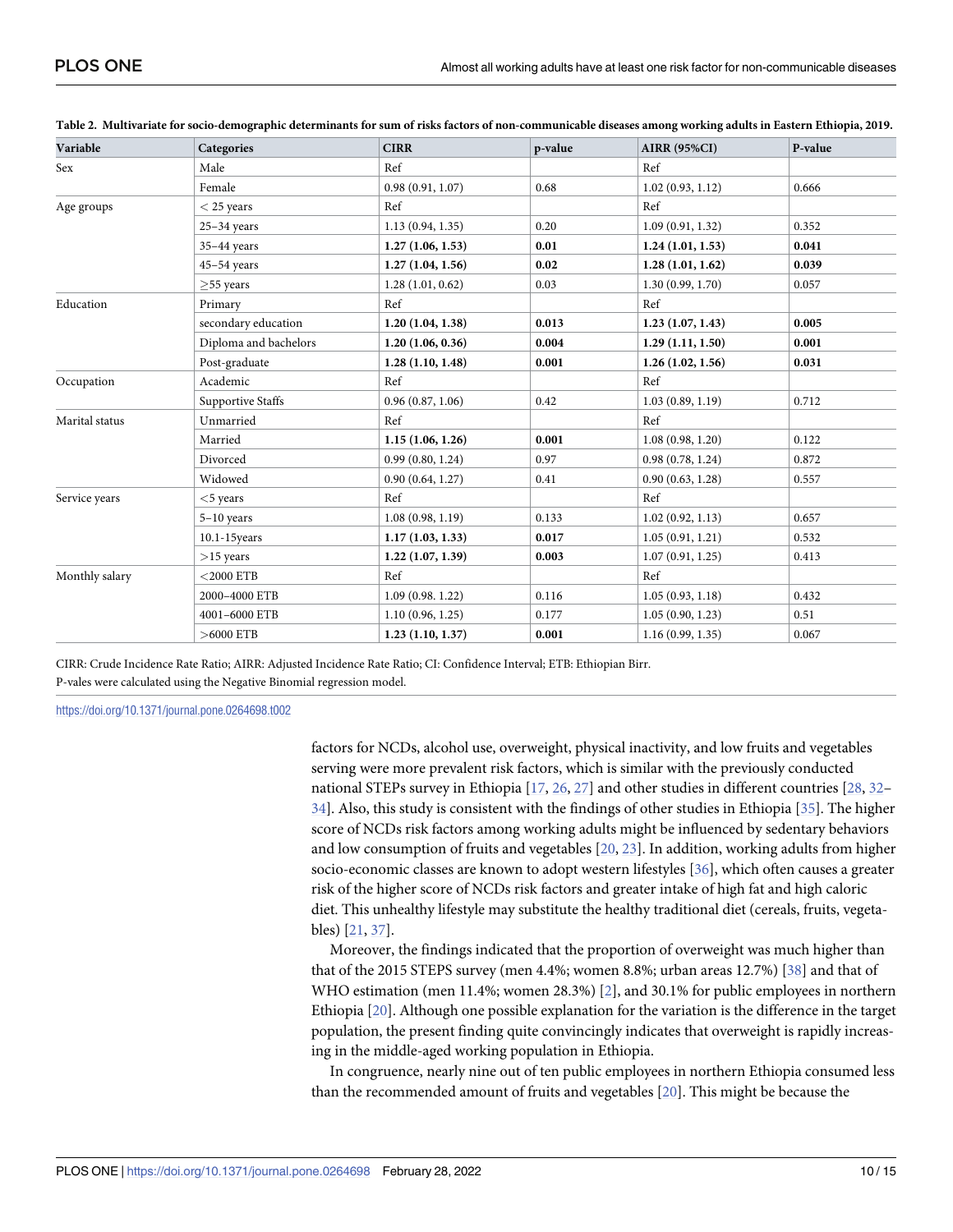<span id="page-10-0"></span>majority of the participants frequently consume animal products instead of vegetables and fruit. A survey in rural and urban Ethiopia also reported almost similar proportion (97.6%) as compared to the current finding (95%) [\[27\]](#page-13-0). Despite being the largest producer of fruits and vegetables, Ethiopia experienced a high population with a low intake of fruits and vegetables [\[20\]](#page-13-0). A higher level of inadequate intake of fruits and vegetables observed in the study is also consistent with findings from other LMICs [[28](#page-13-0), [39](#page-14-0)]. Except in two areas, namely Gilgel Gibe and Butajira, where about a quarter (27.0%) of the population is reported to be consuming fruits and vegetables, the rest of Ethiopia's population consumes these below adequate level (below five servings per day) [\[35\]](#page-14-0). One possible reason contributing for such a difference could be that Gilgel Gibe and Butajira are where the production of fruits and vegetables is better due to abundant rainfall. Fruits and vegetables are important components of a healthy diet. Reduced fruits and vegetables consumption is linked to poor health and increased risk of NCDs [[27](#page-13-0)]. Addressing this situation requires multi-sectoral, and multi-pronged interventions to promote indigenous fruits and vegetables, and streamline its supply chain, which are crucial to enhance 'availability and affordability' of fruits and vegetables in Ethiopia.

The distribution of risk factors of NCDs was alarmingly high among the adult working force. This puts the working adults at higher risk of cardiovascular, strokes, and even cancer [\[20\]](#page-13-0). With a high level of NCDs risk factors, there is an increased risk of poor health outcomes. As several studies reported, the risk factors of NCDs are causally associated with deaths from NCDs, poor quality of life and, hence, poor productivity of working adults [\[28\]](#page-13-0). So, this finding suggests the need to promote and modify individuals' behavior, which in turn requires a multi-sectoral, and multidisciplinary public health responses. Moreover, an effective, realistic and affordable package of interventions and services should be strengthened to help people with risk factors of NCDs [[39](#page-14-0)]. Regular health check-ups are known to be effective in detecting and preventing risk factors of NCDs at an early time before the occurrence of NCDs among working adults.

This study has found that older adults were at higher risk scores of the risk factors of NCDs compared with younger adults. The risk of having a higher score of NCD risk factors was significantly higher among people of 34–54 years of age. The association was also reported by previous studies conducted in Gilgel Gibe [\[35\]](#page-14-0) and urban centers of southwestern Ethiopia [[23](#page-13-0)]. This could be because they are less likely to adopt healthy behaviors. In other words, older adults experience little uptake of preventive measures as they tend to favor physical inactivity and sedentary life. Older adults might be physically inactive for a number of reasons. Some adults with NCDs become inactive because of the diseases [\[40,](#page-14-0) [41\]](#page-14-0) and others may spend long hours sitting in offices, or watching television [\[42\]](#page-14-0). Moreover, the possible justification might be that as people get older and older the progressive reduction of the strength of musculature with age causes muscular atrophy, and decreased economic productivity and higher social isolation which in turn, lead to psychological problems. In other words, all these, in turn, might contribute to the risk factors of NCDs [[37](#page-14-0)].

On the other hand, the higher educational level remained a major factor associated with higher scores of having NCD risk factors. This might be because of the fact that a working environment and working conditions influence the behavior of working adults. Interestingly, a higher educational level does not play a positive role in the reduction of risk factors. Educated people may have better socioeconomic status, urban life and higher economic status but these factors still contribute to risk factors of NCDs. This might, in turn, cause the likelihood of having a higher risk score. This coincides with a previous study from India which reported physical inactivity and overweight/obesity increased with increasing education levels [\[39\]](#page-14-0). Moreover, evidence from the 2015 National NCD survey in Ethiopia is in line with the result of this study [\[17\]](#page-13-0). Yet, the present finding contrasts with previous study which reported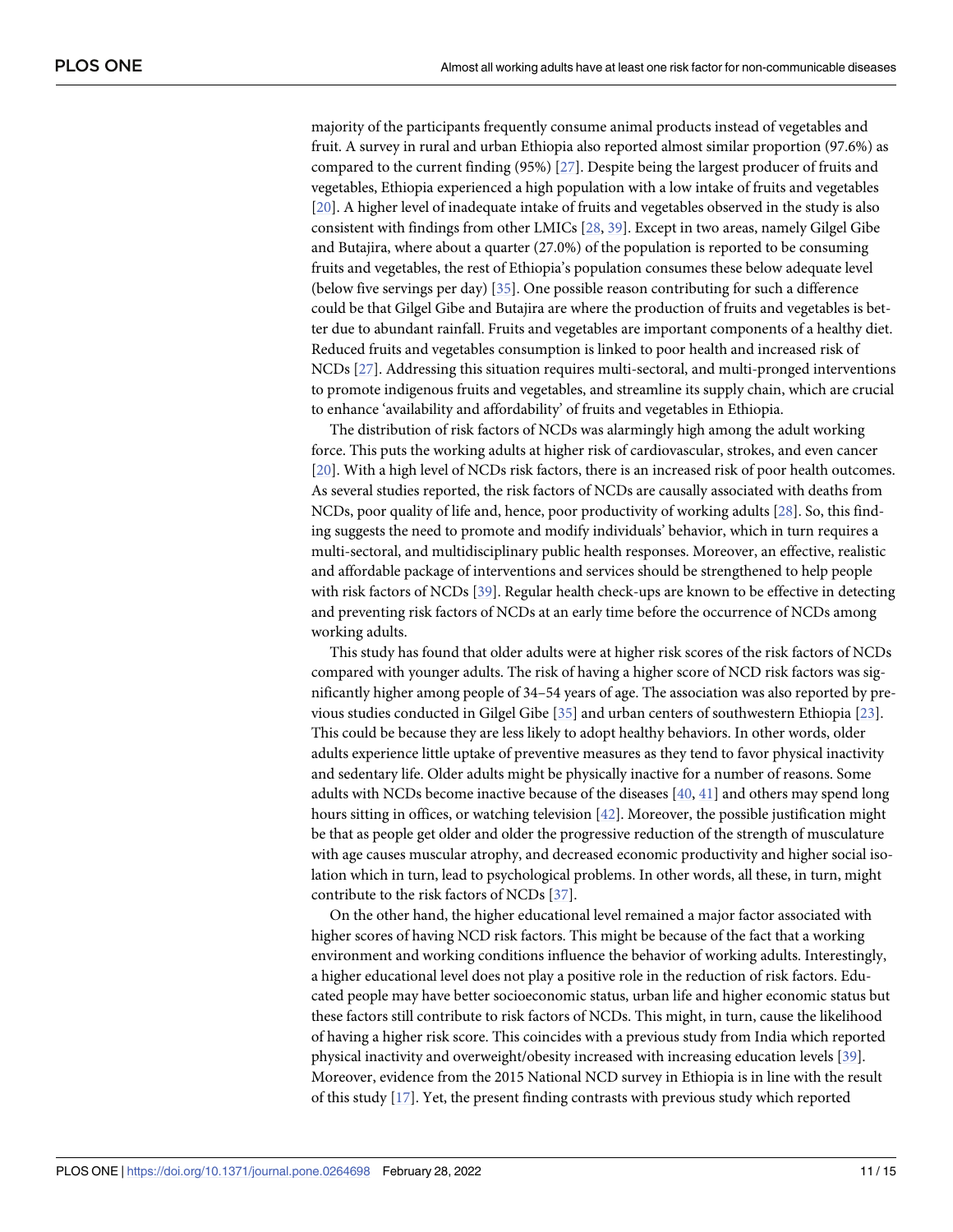<span id="page-11-0"></span>prevalence of NCD was reversibly associated with educational level [\[43,](#page-14-0) [44\]](#page-14-0). The discrepancy might be due to the difference in the population of the study. Overall, the findings of this study indicate that prevention strategies for reducing risk factors of NCDs that include reducing alcohol consumption and smoking, promotion of physical activity and healthy diet may need to be developed separately for working adults.

Finally, this study has both strengths and limitations. The study is quite original in its attempts to explore the magnitude of NCDs risk factors among working adults, and predict the cluster core risk factors for the NCDs. Secondly, the study represents a comprehensive survey of NCDs risk factors using a standardized WHO-STEP wise approach for NCDs surveillance in developing countries. Data was collected by well-trained data collectors under close supervision. As such, it is a fairly comprehensive large-scale study using extensive sampling of an understudied setting, and adequate sample size.

This study relied on self-reported data through face-to face interviews on community sensitivity topics. Thus, social desirability biases (i.e., participants' tendency to report what is accepted in the communities) can't be ruled out and could result in underreporting of smoking and alcohol use. Recall bias as the questions on behavioral risk factors were self-report which is sometimes vulnerable to measurement errors which, in turn, might contradicts our expected estimation of magnitude and observed associations. Moreover, it should be noted that the study population was drawn only from one institution. In addition, this study did not address some risk factors of NCDs like environmental, biological and genetic risk factors. Therefore, the results of this study must be interpreted with caution.

## **Conclusions**

To conclude, the large majority (95.7%) of working adults had at least one risk factor for NCDs, and the most prevalent combination of risk factors were low fruit and vegetable intake, alcohol use, and physical inactivity. The risk score was significantly associated with older age, and higher level of education. Further research needs to be done to fully understand the trend and risk factors, preferably in a representative adult population. Lifestyle modification and comprehensive NCD prevention and control program is needed in higher learning institutions.

# **Supporting information**

**S1 [Dataset.](http://www.plosone.org/article/fetchSingleRepresentation.action?uri=info:doi/10.1371/journal.pone.0264698.s001)** (DTA)

# **Acknowledgments**

We would like to thank Haramaya University and Addis Continental Institute of Public health for technical support; the study participants and data collectors for their kind cooperation.

#### **Author Contributions**

- **Conceptualization:** Aboma Motuma, Tesfaye Gobena, Kedir Teji Roba, Yemane Berhane, Alemayehu Worku.
- **Data curation:** Aboma Motuma, Lemma Demissie Regassa, Tesfaye Gobena, Kedir Teji Roba, Yemane Berhane, Alemayehu Worku.
- **Formal analysis:** Aboma Motuma, Lemma Demissie Regassa, Tesfaye Gobena, Kedir Teji Roba, Yemane Berhane, Alemayehu Worku.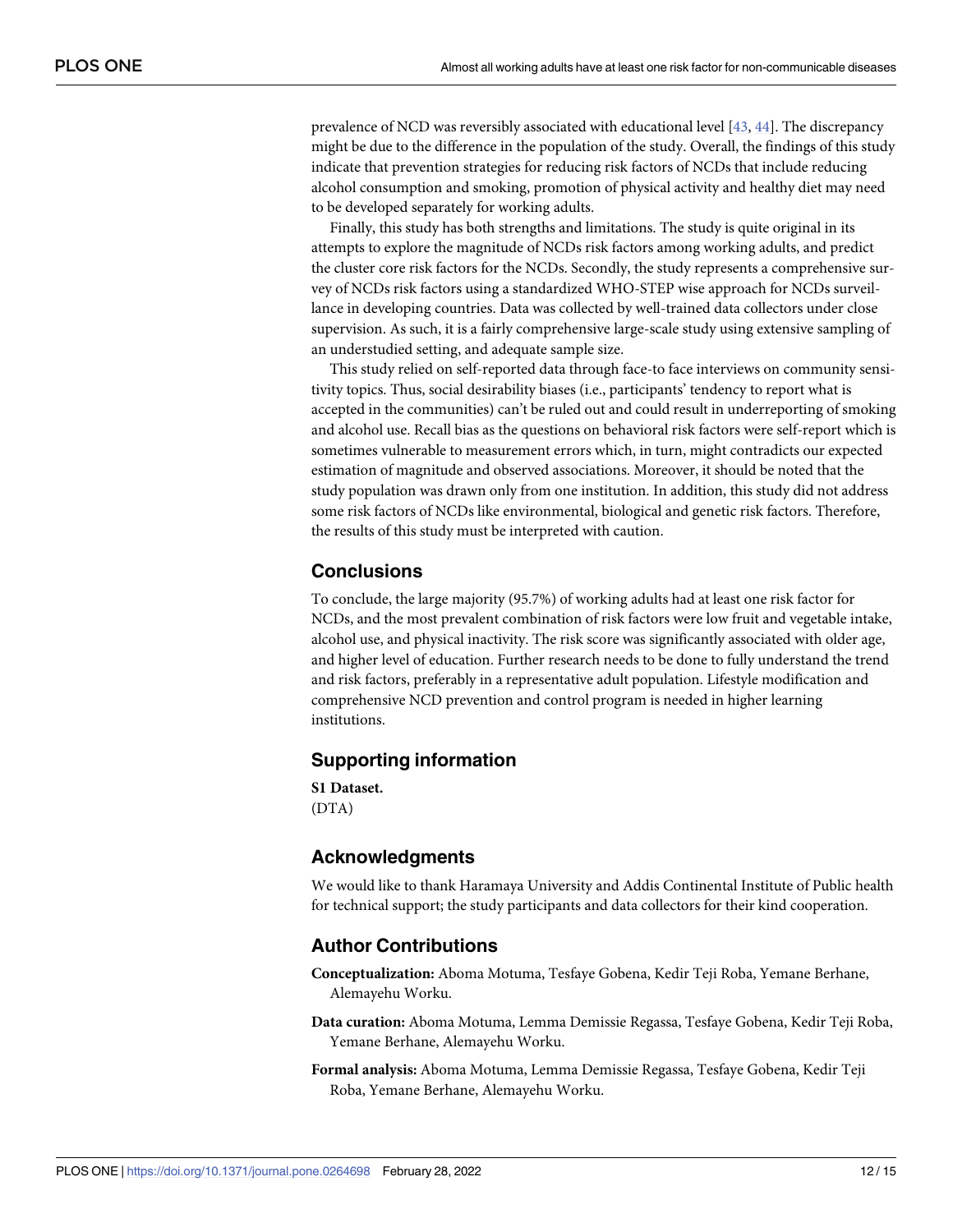<span id="page-12-0"></span>**Funding acquisition:** Aboma Motuma, Kedir Teji Roba.

**Investigation:** Aboma Motuma, Kedir Teji Roba, Yemane Berhane, Alemayehu Worku.

**Methodology:** Aboma Motuma, Lemma Demissie Regassa, Tesfaye Gobena, Kedir Teji Roba, Yemane Berhane, Alemayehu Worku.

**Project administration:** Aboma Motuma.

**Resources:** Aboma Motuma, Kedir Teji Roba.

- **Software:** Aboma Motuma, Lemma Demissie Regassa, Tesfaye Gobena, Kedir Teji Roba, Yemane Berhane, Alemayehu Worku.
- **Supervision:** Aboma Motuma, Tesfaye Gobena, Kedir Teji Roba, Yemane Berhane, Alemayehu Worku.
- **Validation:** Aboma Motuma, Tesfaye Gobena, Kedir Teji Roba, Yemane Berhane, Alemayehu Worku.

**Visualization:** Aboma Motuma.

- **Writing – original draft:** Aboma Motuma, Lemma Demissie Regassa, Tesfaye Gobena, Kedir Teji Roba, Yemane Berhane, Alemayehu Worku.
- **Writing – review & editing:** Aboma Motuma, Lemma Demissie Regassa, Tesfaye Gobena, Kedir Teji Roba, Yemane Berhane, Alemayehu Worku.

#### **References**

- **[1](#page-1-0).** Vos T, Lim SS, Abbafati C, Abbas KM, Abbasi M, Abbasifard M, et al. Global burden of 369 diseases and injuries in 204 countries and territories, 1990–2019: a systematic analysis for the Global Burden of Disease Study 2019. The Lancet. 2020; 396(10258):1204–22. [https://doi.org/10.1016/S0140-6736\(20\)](https://doi.org/10.1016/S0140-6736(20)30925-9) [30925-9](https://doi.org/10.1016/S0140-6736(20)30925-9) PMID: [33069326](http://www.ncbi.nlm.nih.gov/pubmed/33069326)
- **[2](#page-1-0).** WHO. Noncommunicable diseases country profiles 2018. 2018.
- **3.** Bollyky TJ, Templin T, Cohen M, Dieleman JL. Lower-income countries that face the most rapid shift in noncommunicable disease burden are also the least prepared. Health Affairs. 2017; 36(11):1866–75. <https://doi.org/10.1377/hlthaff.2017.0708> PMID: [29137514](http://www.ncbi.nlm.nih.gov/pubmed/29137514)
- **[4](#page-1-0).** Juma K, Juma PA, Mohamed SF, Owuor J, Wanyoike A, Mulabi D, et al. First Africa non-communicable disease research conference 2017: sharing evidence and identifying research priorities. Journal of global health. 2019; 8(2). <https://doi.org/10.7189/jogh.09.010201> PMID: [30774938](http://www.ncbi.nlm.nih.gov/pubmed/30774938)
- **[5](#page-1-0).** Juma PA, Mapa-Tassou C, Mohamed SF, Mwagomba BLM, Ndinda C, Oluwasanu M, et al. Multi-sectoral action in non-communicable disease prevention policy development in five African countries. BMC public health. 2018; 18(1):1–11. <https://doi.org/10.1186/s12889-018-5826-6> PMID: [30168391](http://www.ncbi.nlm.nih.gov/pubmed/30168391)
- **[6](#page-1-0).** Mudie K, Jin MM, Tan LK, Addo J, dos-Santos-Silva I, Quint J, et al. Non-communicable diseases in sub-Saharan Africa: a scoping review of large cohort studies. Journal of global health. 2019; 9(2). <https://doi.org/10.7189/jogh.09.020409> PMID: [31448113](http://www.ncbi.nlm.nih.gov/pubmed/31448113)
- **[7](#page-1-0).** Gouda HN, Charlson F, Sorsdahl K, Ahmadzada S, Ferrari AJ, Erskine H, et al. Burden of non-communicable diseases in sub-Saharan Africa, 1990–2017: results from the Global Burden of Disease Study 2017. The Lancet Global Health. 2019; 7(10):e1375–e87. [https://doi.org/10.1016/S2214-109X\(19\)](https://doi.org/10.1016/S2214-109X(19)30374-2) [30374-2](https://doi.org/10.1016/S2214-109X(19)30374-2) PMID: [31537368](http://www.ncbi.nlm.nih.gov/pubmed/31537368)
- **[8](#page-1-0).** Kassa M, Grace J. The Global Burden and Perspectives on Non-communicable Diseases (NCDs) and the Prevention, Data Availability and Systems Approach of NCDs in Low-resource Countries. Public Health in Developing Countries-Challenges and Opportunities: IntechOpen; 2019.
- **[9](#page-1-0).** Bigna JJ, Noubiap JJ. The rising burden of non-communicable diseases in sub-Saharan Africa. The Lancet Global Health. 2019; 7(10):e1295–e6. [https://doi.org/10.1016/S2214-109X\(19\)30370-5](https://doi.org/10.1016/S2214-109X(19)30370-5) PMID: [31537347](http://www.ncbi.nlm.nih.gov/pubmed/31537347)
- **[10](#page-1-0).** Yosef T. Prevalence and associated factors of chronic non-communicable diseases among cross-country truck drivers in Ethiopia. BMC public health. 2020; 20(1):1–7. [https://doi.org/10.1186/s12889-019-](https://doi.org/10.1186/s12889-019-7969-5) [7969-5](https://doi.org/10.1186/s12889-019-7969-5) PMID: [31898494](http://www.ncbi.nlm.nih.gov/pubmed/31898494)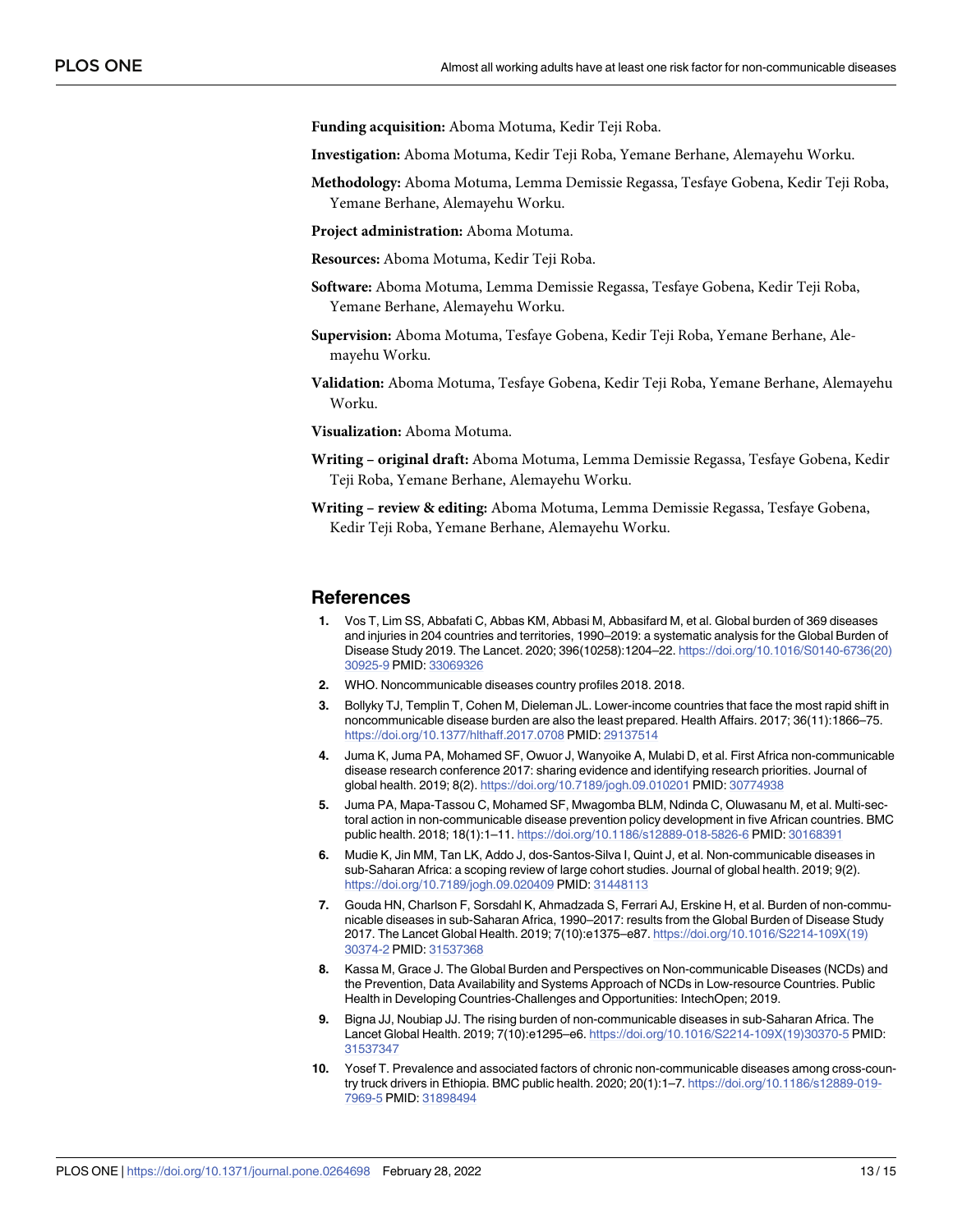- <span id="page-13-0"></span>**[11](#page-1-0).** Shiferaw F, Letebo M, Misganaw A, Feleke Y, Gelibo T, Getachew T, et al. Non-communicable Diseases in Ethiopia: Disease burden, gaps in health care delivery and strategic directions. Ethiopian Journal of Health Development. 2018;32(3).
- **[12](#page-1-0).** Girum T, Mesfin D, Bedewi J, Shewangizaw M. The burden of noncommunicable diseases in Ethiopia, 2000–2016: analysis of evidence from global burden of disease study 2016 and global health estimates 2016. International journal of chronic diseases. 2020;2020. <https://doi.org/10.1155/2020/3679528> PMID: [32149073](http://www.ncbi.nlm.nih.gov/pubmed/32149073)
- **[13](#page-1-0).** WHO. Global status report on noncommunicable diseases 2014: World Health Organization; 2014.
- **[14](#page-1-0).** WHO. Global health estimates: Leading causes of death, cause specific mortality, 2000–2019. 2021.
- **[15](#page-2-0).** Aryal K, Mehata S, Neupane S, Vaidya A, Dhimal M, Dhakal P, et al. The burden and determinants of non communicable diseases risk factors in Nepal: findings from a nationwide STEPS survey. PLoS One. 2015; 10(8):e0134834. <https://doi.org/10.1371/journal.pone.0134834> PMID: [26244512](http://www.ncbi.nlm.nih.gov/pubmed/26244512)
- **16.** Abebe SM, Andargie G, Shimeka A, Alemu K, Kebede Y, Wubeshet M, et al. The prevalence of noncommunicable diseases in northwest Ethiopia: survey of Dabat Health and Demographic Surveillance System. BMJ open. 2017; 7(10):e015496. <https://doi.org/10.1136/bmjopen-2016-015496> PMID: [29061601](http://www.ncbi.nlm.nih.gov/pubmed/29061601)
- **[17](#page-9-0).** Amenu K, Gelibo T, Getnet M, Taddele T, Getachew T, Defar A, et al. Magnitude and determinants of physical inactivity in Ethiopia: Evidence form 2015 Ethiopia National NCD Survey. Ethiopian Journal of Health Development. 2017; 31(1):348–54.
- **[18](#page-2-0).** Dahal S, Sah RB, Niraula SR, Karkee R, Chakravartty A. Prevalence and determinants of non-communicable disease risk factors among adult population of Kathmandu. Plos one. 2021; 16(9):e0257037. <https://doi.org/10.1371/journal.pone.0257037> PMID: [34495984](http://www.ncbi.nlm.nih.gov/pubmed/34495984)
- **[19](#page-2-0).** FMOH. National strategic action plan (NSAP) for prevention and control of Non-communicable diseasein Ethiopia. 2014.
- **[20](#page-2-0).** Gebremariam LW, Chiang C, Yatsuya H, Hilawe EH, Kahsay AB, Godefay H, et al. Non-communicable disease risk factor profile among public employees in a regional city in northern Ethiopia. Scientific reports. 2018; 8(1):9298. <https://doi.org/10.1038/s41598-018-27519-6> PMID: [29915239](http://www.ncbi.nlm.nih.gov/pubmed/29915239)
- **[21](#page-9-0).** Janakiraman B, Abebe SM, Chala MB, Demissie SF. Epidemiology of general, central obesity and associated cardio-metabolic risks among University Employees, Ethiopia: a cross-sectional study. Diabetes, metabolic syndrome and obesity: targets and Therapy. 2020; 13:343. [https://doi.org/10.2147/](https://doi.org/10.2147/DMSO.S235981) [DMSO.S235981](https://doi.org/10.2147/DMSO.S235981) PMID: [32104031](http://www.ncbi.nlm.nih.gov/pubmed/32104031)
- **[22](#page-8-0).** Olawuyi AT, Adeoye IA. The prevalence and associated factors of non-communicable disease risk factors among civil servants in Ibadan, Nigeria. PloS one. 2018; 13(9). [https://doi.org/10.1371/journal.](https://doi.org/10.1371/journal.pone.0203587) [pone.0203587](https://doi.org/10.1371/journal.pone.0203587) PMID: [30212508](http://www.ncbi.nlm.nih.gov/pubmed/30212508)
- **[23](#page-10-0).** Zenu S, Abebe E, Dessie Y, Debalke R, Berkessa T, Reshad M. Co-occurrence of Behavioral Risk Factors of Non-communicable Diseases and Social Determinants among Adults in Urban Centers of Southwestern Ethiopia in 2020: A Community-Based Cross-Sectional Study. Journal of Multidisciplinary Healthcare. 2021; 14:1561. <https://doi.org/10.2147/JMDH.S313741> PMID: [34194229](http://www.ncbi.nlm.nih.gov/pubmed/34194229)
- **[24](#page-3-0).** Motuma A, Gobena T, Roba KT, Berhane Y, Worku A. Metabolic Syndrome Among Working Adults in Eastern Ethiopia. Diabetes, Metabolic Syndrome and Obesity: Targets and Therapy. 2020; 13:4941– 51. <https://doi.org/10.2147/DMSO.S283270> PMID: [33363392](http://www.ncbi.nlm.nih.gov/pubmed/33363392)
- **[25](#page-3-0).** WHO. The WHO STEPwise approach to chronic disease risk factor surveillance (STEPS): 20 Avenue Appia, 1211 Geneva 27. Switzerland: www who int/chp/steps. 2005.
- **[26](#page-7-0).** Getachew T, Defar A, Teklie H, Gonfa G, Bekele A, Bekele A, et al. Magnitude and predictors of excessive alcohol use in Ethiopia: Findings from the 2015 national non-communicable diseases STEPS survey. Ethiopian Journal of Health Development. 2017; 31(1):312–9.
- **[27](#page-10-0).** Gelibo T, Amenu K, Taddele T, Taye G, Getnet M, Getachew T, et al. Low fruit and vegetable intake and its associated factors in Ethiopia: a community based cross sectional NCD steps survey. Ethiopian Journal of Health Development. 2017; 31(1):355–61.
- **[28](#page-9-0).** Tran QB, Hoang VM, Vu HL, Bui PL, Kim BG, Pham QN, et al. Risk factors for Non-Communicable Diseases among adults in Vietnam: Findings from the Vietnam STEPS Survey 2015. Journal of Global Health Science. 2020;2(1).
- **[29](#page-8-0).** Fine LJ, Philogene GS, Gramling R, Coups EJ, Sinha S. Prevalence of multiple chronic disease risk factors: 2001 National Health Interview Survey. American journal of preventive medicine. 2004; 27(2):18– 24. <https://doi.org/10.1016/j.amepre.2004.04.017> PMID: [15275670](http://www.ncbi.nlm.nih.gov/pubmed/15275670)
- **30.** Oladimeji AM, Fawole O, Nguku P, Nsubuga P. Prevalence and factors associated with hypertension and obesity among civil servants in Kaduna, Kaduna State, June 2012. The Pan African medical journal. 2014; 18(Suppl 1). <https://doi.org/10.11694/pamj.supp.2014.18.1.3260> PMID: [25328632](http://www.ncbi.nlm.nih.gov/pubmed/25328632)